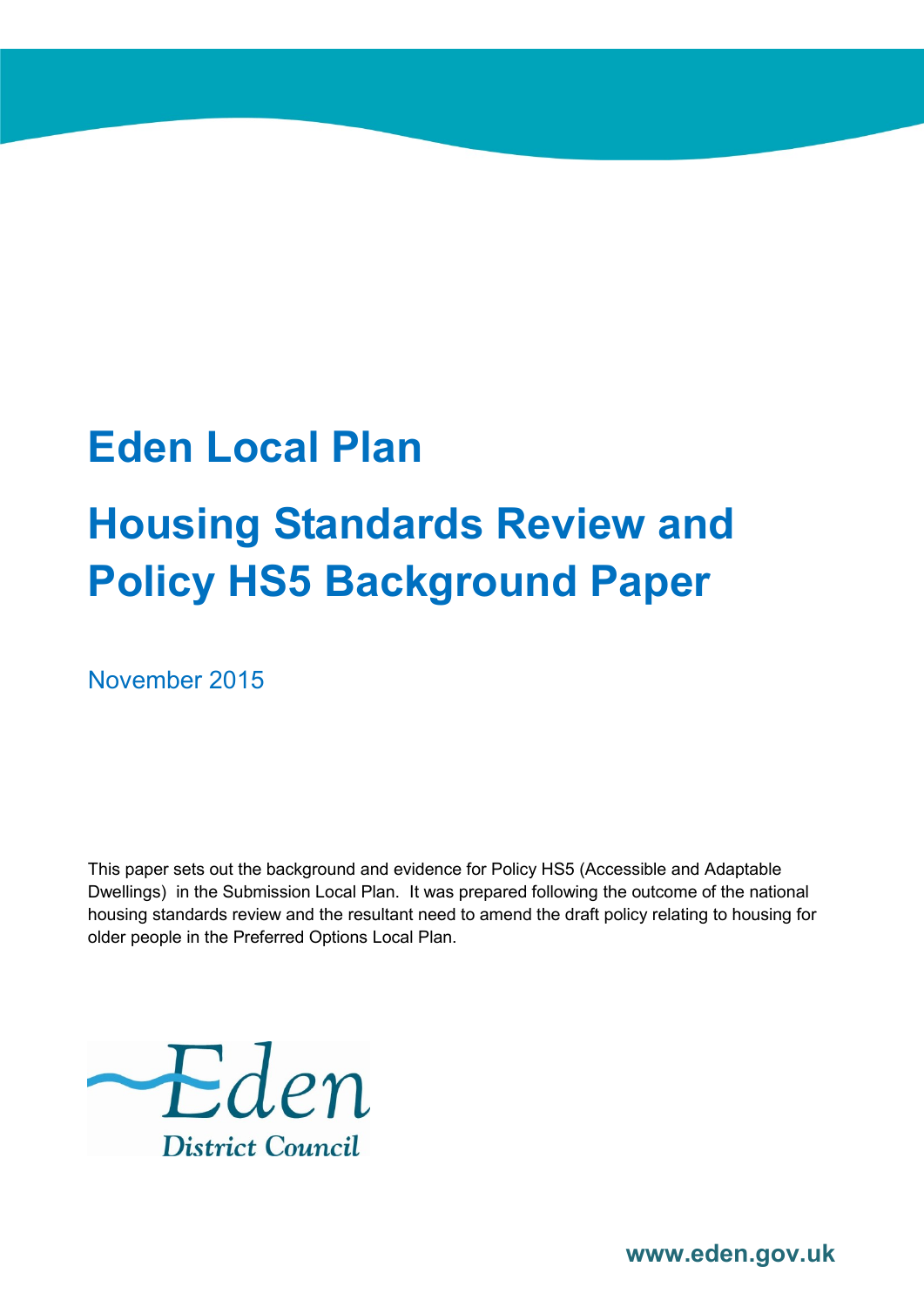## **Contents**

| Is there a need (and if so evidence) to introduce the optional requirements? 4 |  |
|--------------------------------------------------------------------------------|--|
|                                                                                |  |
|                                                                                |  |
|                                                                                |  |
|                                                                                |  |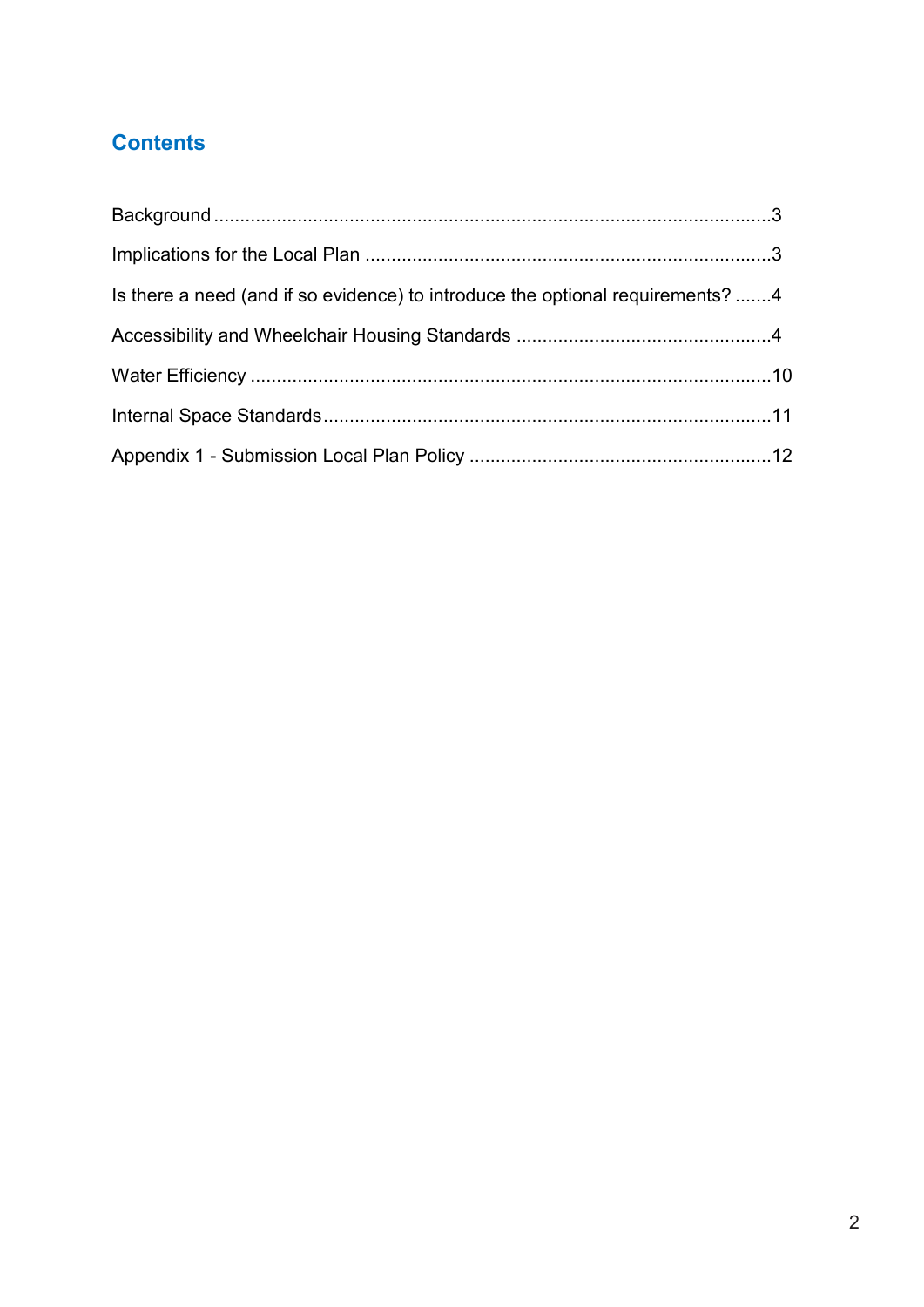#### **Background**

- 1. In 2012 the Government commenced a review of the building regulations framework and voluntary housing standards as part of its 'Red Tape Challenge'. The review was concluded in March 2015 when the government announced a new approach to the setting of technical standards, including amended building regulations, new 'optional' building regulation standards and the introduction of a new optional national minimum space standard.
- 2. Following the review, local planning authorities now have the option to set additional technical requirements exceeding the minimum standards required by Building Regulations in respect of access and water, and can also opt into to the nationally described space standard. These optional standards are to be delivered through the planning system, with the requirements set out in Local Plans.
- 3. The amended Planning Practice Guidance states that local planning authorities will need to gather evidence to determine whether there is a need for additional standards in their area, and justify setting appropriate policies in their Local Plans.
- 4. In addition to introducing new optional standards the outcome of the review prohibits local authorities from setting their own additional local technical standards or requirements relating to the construction, internal layout or performance of new dwellings.

*"From the date the Deregulation Bill 2015 is given Royal Assent (26.03.15), local planning authorities and qualifying bodies preparing neighbourhood plans should not set in their emerging Local Plans, neighbourhood plans, or supplementary planning documents, any additional local technical standards or requirements relating to the construction, internal layout or performance of new dwellings." (Written Statement to Parliament)*

5. The review has resulted in the withdrawal of the Code for Sustainable Homes and the Lifetime Homes standards so these standards can no longer be applied by local authorities.

### **Implications for the Local Plan**

- 6. The conclusion of the housing standards review had a number of implications for the Local Plan as was drafted at Preferred Options stage. In particular draft policy HS5 'Housing for Older People and Those in Need of Support' required development for older people or groups who require supported housing to meet the Lifetime Homes standard.
- 7. As explained above local authorities can no longer apply additional standards outwith the building regulations regime or the new national space standards.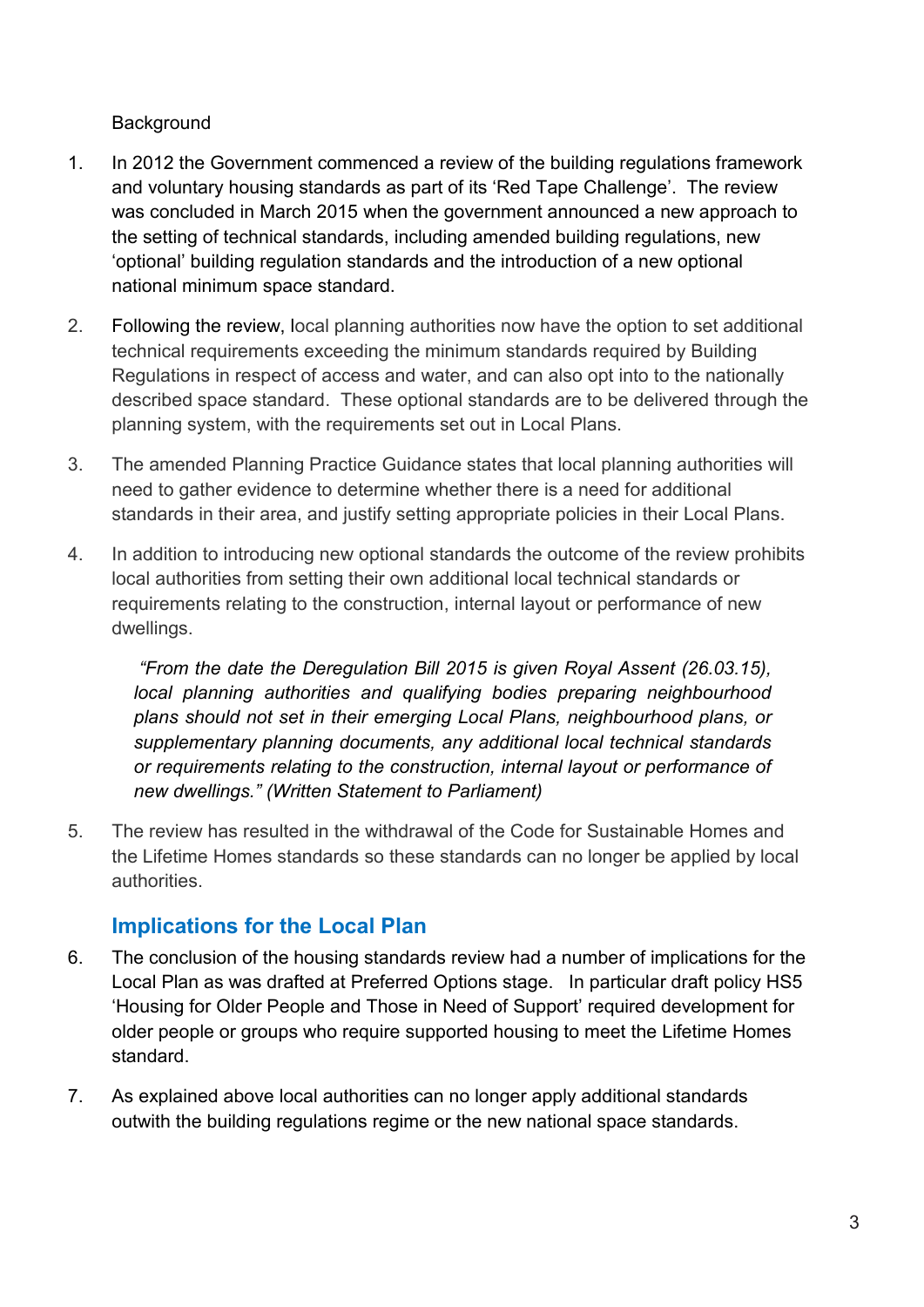- 8. This therefore resulted in two broad options for redrafting this element of the Local Plan:
	- *Option 1:* Remove the lifetime homes requirement from Policy HS5 and rely on standard building regulations in relation to access – M4(1).
	- *Option 2:* Replace Policy HS5 with a policy that requires the optional building regulations requirement M4(2) – Accessible and Adaptable Dwellings. The optional M4(2) requirement is broadly equivalent to the Lifetime Homes standard.
- 9. The national standards review also presented the options of whether to introduce the optional building regulation in relation to water efficiency and the nationally prescribed space standard. A review of available evidence was undertaken to determine whether it would be necessary or justified to introduce the new optional standards.

## **Is there a need (and if so evidence) to introduce the optional requirements?**

10. The following section explores the relevant evidence and considers the need and justification for the optional requirements.

## **Accessibility and Wheelchair Housing Standards**

Optional Building Regulations Requirements:

- M4(2) Accessible and Adaptable dwellings
- M4(3) Wheelchair User Dwellings
- 11. The PPG suggests Local Authorities consider the following when determining whether to introduce the optional accessibility requirements:
	- the likely future need for housing for older and disabled people (including wheelchair user dwellings).
	- size, location, type and quality of dwellings needed to meet specifically evidenced needs (for example retirement homes, sheltered homes or care homes).
	- the accessibility and adaptability of existing housing stock.
	- how needs vary across different housing tenures.
	- the overall impact on viability.
- 12. The PPG provides a link to a data sheet providing sources of information that LAs can draw upon to inform their assessments and the information presented below is based on these sources.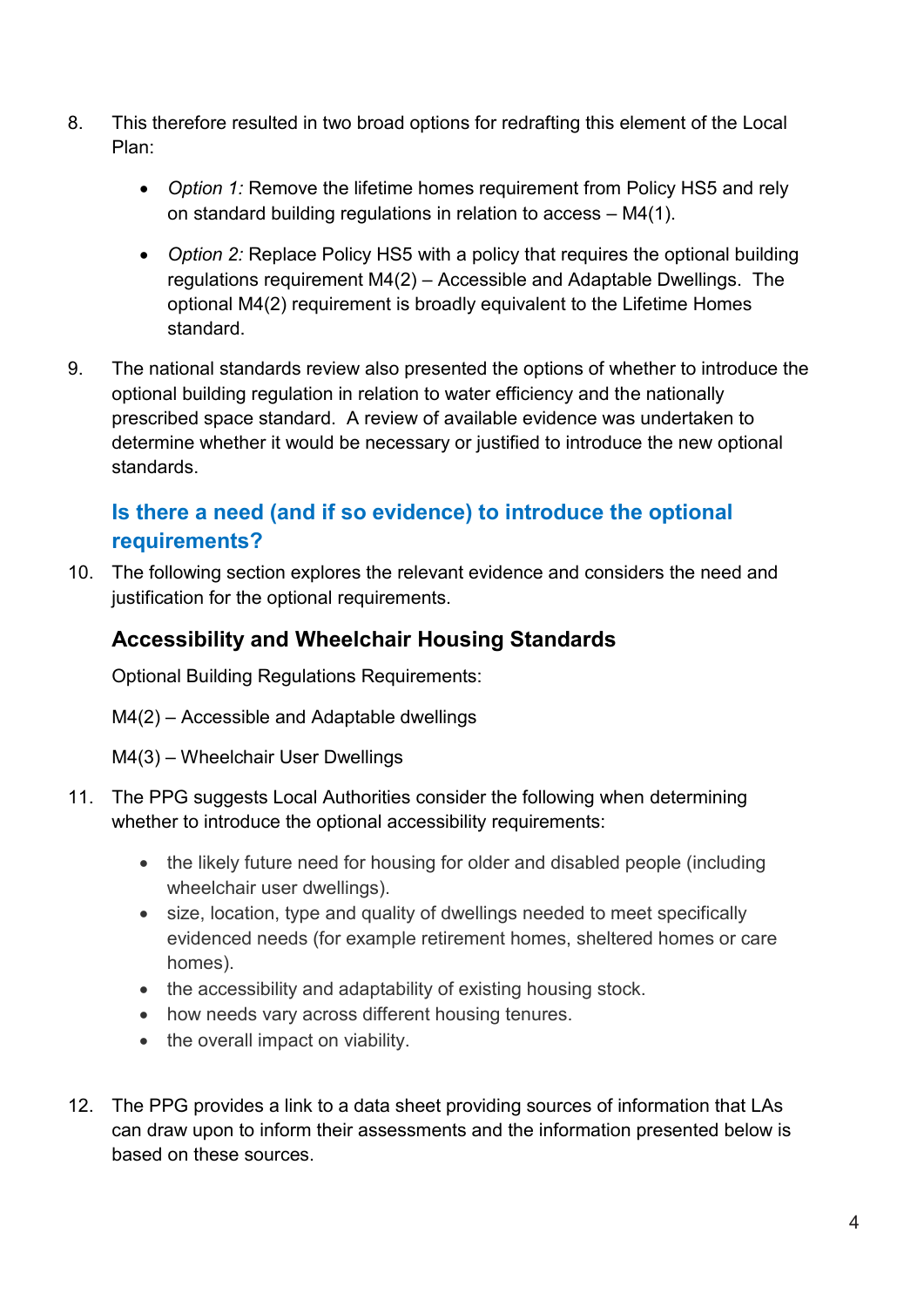| <b>Source</b><br>2013-14: There were 1068 people on the waiting<br>People who<br>LA Housing<br>list at 1 <sup>st</sup> April 2013. 63 people needed to move<br><b>Statistics</b><br>need to move<br>on medical or welfare grounds, including grounds<br>on medical or<br>welfare<br>relating to disability.<br>grounds,<br>2012-13: 1002 total, 33 medical/welfare/disability<br>including<br>need.<br>grounds<br>relating to a<br>2011-12: 912 total, 78 medical/welfare/disability<br>disability<br>need.<br>Continuous<br>Link to CORE Analysis gov.uk page<br>Recordings<br>New Core website went live on 12 October.<br>(CORE)<br>Reports available for Eden at the link above but<br>do not appear to include data on disability.<br>Personal<br><b>Numbers</b><br>211 (Jan 2015)<br>Independence<br>claiming<br>Payments<br>personal<br>independence<br>payments (has<br>replaced<br>disability living<br>allowance)<br>2011 Census: 18.01% of people said they had a<br>Census<br>Self-reported<br>information on<br>limiting illness/health problem. England: 17.64%<br>long term<br>2001 Census: 17.11% in Eden, 17.93% England.<br>health<br>problems and<br>disabilities.<br>2012 based projections show an ageing<br>Population<br>Estimates by<br><b>Estimates</b><br>age cohort.<br>population.<br>% of Total<br><b>Numbers</b><br>Population<br>2032<br>2014<br>2032<br>2014<br>$65+$<br>18243<br>24.48%<br>34.19%<br>12906 | <b>Evidence</b> | <b>Indicator</b> |  | <b>Findings in Eden</b> |  |  |  |
|---------------------------------------------------------------------------------------------------------------------------------------------------------------------------------------------------------------------------------------------------------------------------------------------------------------------------------------------------------------------------------------------------------------------------------------------------------------------------------------------------------------------------------------------------------------------------------------------------------------------------------------------------------------------------------------------------------------------------------------------------------------------------------------------------------------------------------------------------------------------------------------------------------------------------------------------------------------------------------------------------------------------------------------------------------------------------------------------------------------------------------------------------------------------------------------------------------------------------------------------------------------------------------------------------------------------------------------------------------------------------------------------------------------------------------------------|-----------------|------------------|--|-------------------------|--|--|--|
|                                                                                                                                                                                                                                                                                                                                                                                                                                                                                                                                                                                                                                                                                                                                                                                                                                                                                                                                                                                                                                                                                                                                                                                                                                                                                                                                                                                                                                             |                 |                  |  |                         |  |  |  |
|                                                                                                                                                                                                                                                                                                                                                                                                                                                                                                                                                                                                                                                                                                                                                                                                                                                                                                                                                                                                                                                                                                                                                                                                                                                                                                                                                                                                                                             |                 |                  |  |                         |  |  |  |
|                                                                                                                                                                                                                                                                                                                                                                                                                                                                                                                                                                                                                                                                                                                                                                                                                                                                                                                                                                                                                                                                                                                                                                                                                                                                                                                                                                                                                                             |                 |                  |  |                         |  |  |  |
|                                                                                                                                                                                                                                                                                                                                                                                                                                                                                                                                                                                                                                                                                                                                                                                                                                                                                                                                                                                                                                                                                                                                                                                                                                                                                                                                                                                                                                             |                 |                  |  |                         |  |  |  |
|                                                                                                                                                                                                                                                                                                                                                                                                                                                                                                                                                                                                                                                                                                                                                                                                                                                                                                                                                                                                                                                                                                                                                                                                                                                                                                                                                                                                                                             |                 |                  |  |                         |  |  |  |
|                                                                                                                                                                                                                                                                                                                                                                                                                                                                                                                                                                                                                                                                                                                                                                                                                                                                                                                                                                                                                                                                                                                                                                                                                                                                                                                                                                                                                                             |                 |                  |  |                         |  |  |  |
|                                                                                                                                                                                                                                                                                                                                                                                                                                                                                                                                                                                                                                                                                                                                                                                                                                                                                                                                                                                                                                                                                                                                                                                                                                                                                                                                                                                                                                             |                 |                  |  |                         |  |  |  |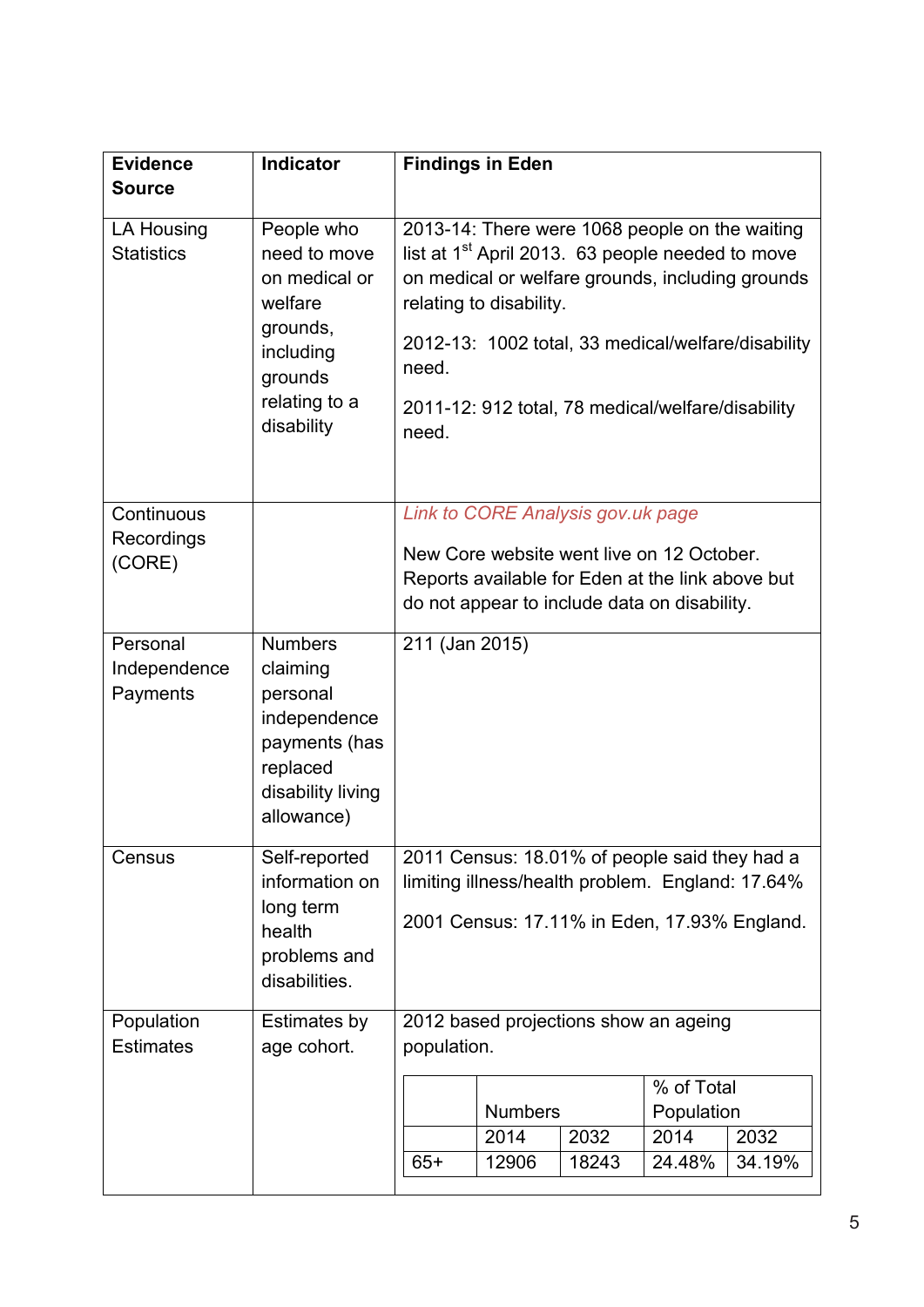|             |                | $80+$                                          | 3403       | 6683  |                                          | 6.46%         | 12.52% |  |
|-------------|----------------|------------------------------------------------|------------|-------|------------------------------------------|---------------|--------|--|
|             |                | All                                            |            |       |                                          |               |        |  |
|             |                | ages                                           | 52712      | 53361 |                                          |               |        |  |
| Household   | Household      | 2012 based household projections by age cohort |            |       |                                          |               |        |  |
| Projections | projections by |                                                |            |       | (of household representative) show large |               |        |  |
|             | age cohort.    | forecasted increases in older households.      |            |       |                                          |               |        |  |
|             |                |                                                | Number of  |       |                                          |               |        |  |
|             |                |                                                | households |       |                                          |               |        |  |
|             |                |                                                |            |       |                                          | $\frac{0}{0}$ |        |  |
|             |                |                                                |            |       | 2014-                                    | change        |        |  |
|             |                | Age                                            |            |       | 32                                       | 2014-         |        |  |
|             |                | Group                                          | 2014       | 2032  | Change                                   | 2032          |        |  |
|             |                | $15-19$                                        | 48         | 47    | $-1$                                     | $-2.08%$      |        |  |
|             |                | $20 - 24$                                      | 433        | 382   | $-51$                                    | $-11.78%$     |        |  |
|             |                | 25-29                                          | 900        | 899   | $-1$                                     | $-0.11%$      |        |  |
|             |                | 30-34                                          | 1161       | 1251  | 90                                       | 7.75%         |        |  |
|             |                | 35-39                                          | 1288       | 1480  | 192                                      | 14.91%        |        |  |
|             |                | 40-44                                          | 1796       | 1644  | $-152$                                   | $-8.46%$      |        |  |
|             |                | 45-49                                          | 2278       | 1499  | $-779$                                   | $-34.20%$     |        |  |
|             |                | 50-54                                          | 2358       | 1575  | $-783$                                   | $-33.21%$     |        |  |
|             |                | 55-59                                          | 2115       | 1766  | $-349$                                   | $-16.50%$     |        |  |
|             |                | 60-64                                          | 2348       | 2556  | 208                                      | 8.86%         |        |  |
|             |                | 65-69                                          | 2487       | 2739  | 252                                      | 10.13%        |        |  |
|             |                | 70-74                                          | 2021       | 2622  | 601                                      | 29.74%        |        |  |
|             |                | 75-79                                          | 1619       | 2096  | 477                                      | 29.46%        |        |  |
|             |                | 80-84                                          | 1319       | 2181  | 862                                      | 65.35%        |        |  |
|             |                | $85+$                                          | 1186       | 2602  | 1416                                     | 119.39%       |        |  |
|             |                | Total                                          | 23358      | 25342 | 1984                                     | 8.49%         |        |  |

13. In addition to the suggested evidence sources in the government's data sheet we have also used POPPI (Projecting older people population information) and PANSI (Projecting adult needs and service information) data sources to understand future need for accessible and adaptable homes.

| <b>POPPI Data</b>                                | 2014 | 2030 |
|--------------------------------------------------|------|------|
| Mobility <sup>1</sup>                            | 2308 | 3602 |
| Long Term Illness (a little) <sup>2</sup>   3187 |      | 4465 |
|                                                  |      |      |

 $1$  People aged 65 and over unable to manage at least one mobility activity on their own, by age and gender, projected to 2030. Activities include: going out of doors and walking down the road; getting up and down stairs; getting around the house on the level; getting to the toilet; getting in and out of bed

 $2$  People aged 65 and over with a limiting long-term illness, by age, projected to 2030. Figures are taken from Office for National Statistics (ONS) 2011 Census, Long term health problem or disability by health by sex by age, reference DC3302EW.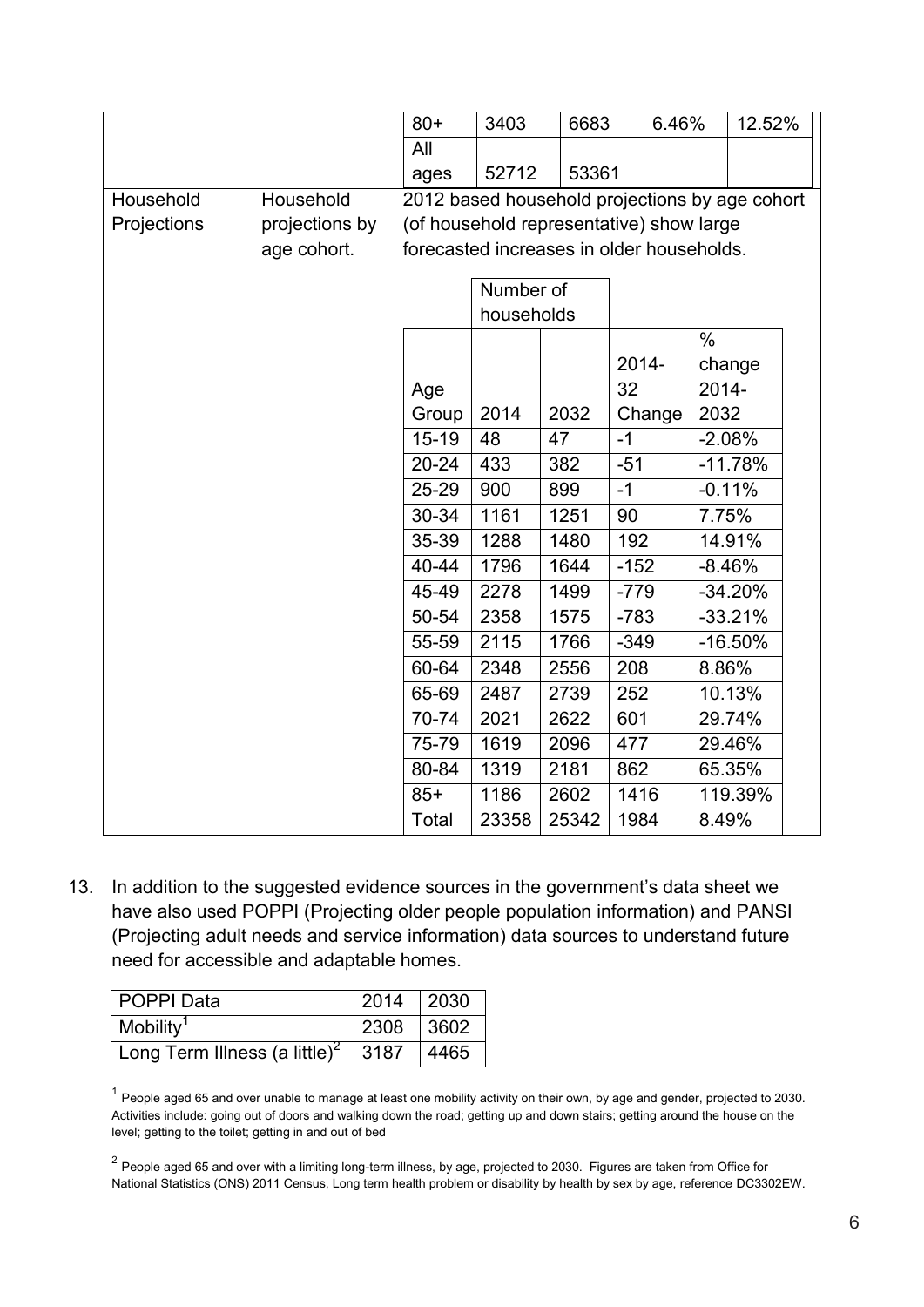| Long Term Illness (a lot) | 2434 3644 |  |
|---------------------------|-----------|--|
| Over 75's living alone    | 2863 4668 |  |

| <b>PANSI Data</b>                  | 2014 | 2030 |
|------------------------------------|------|------|
| <b>Moderate Physical</b>           |      |      |
| <b>Disability</b>                  | 2626 | 2366 |
| <b>Serious Physical Disability</b> | 818  | 750  |

#### **What does the above evidence tell us?**

- 14. The Local Authority Housing Statistics appear to show a wide fluctuation in those people on the waiting list needing to move on medical/welfare/disability needs, with the latest figure standing at 63. Without knowing more about the case behind these numbers it is difficult to draw anything meaningful from them.
- 15. The 2011 Census showed a small increase from 17.11% to 18.01% in the proportion of people with a long term limiting illness or health issue. Whilst this proportion has increased in Eden, the national proportion has actually fallen from 17.93% to 17.64% meaning that Eden now exceeds the national average.
- 16. Population estimates forecast an increasingly ageing population in Eden. In 2014 approximately a quarter of Eden's population were aged 65+. In 2032 this is predicted to increase to 34%. The proportion of the population aged over 80 will increase from 6.5% to 12.5%. These proportions equate to an extra 5,337 over 65s and 3,403 over 80s in 2032. Whilst general health in Eden compares well against regional and national averages, a large increase in the older population will inevitably lead to an increase in the need for suitable housing that can be adapted to allow people to stay in their own homes for longer.
- 17. Household projections based on the 2012 population projections show a large projected increase in older households over the plan period. The number of households where the representative is aged 60+ is set to increase considerably, and the number of households where the representative is 85+ is forecast to double.
- 18. The POPPI data projects a significant increase in the number of over 75s living alone by 2030. It forecasts large increases in the number of people with limited mobility and limiting long term illnesses. This suggests there will be an increased need for suitable homes that can be adapted to meet their inhabitants' changing requirements.
- 19. The above evidence suggests that the introduction of the optional accessibility standard M4(2) could be justified in Eden due to its ageing population and forecasted increase in the number of people with mobility issues and limiting illnesses.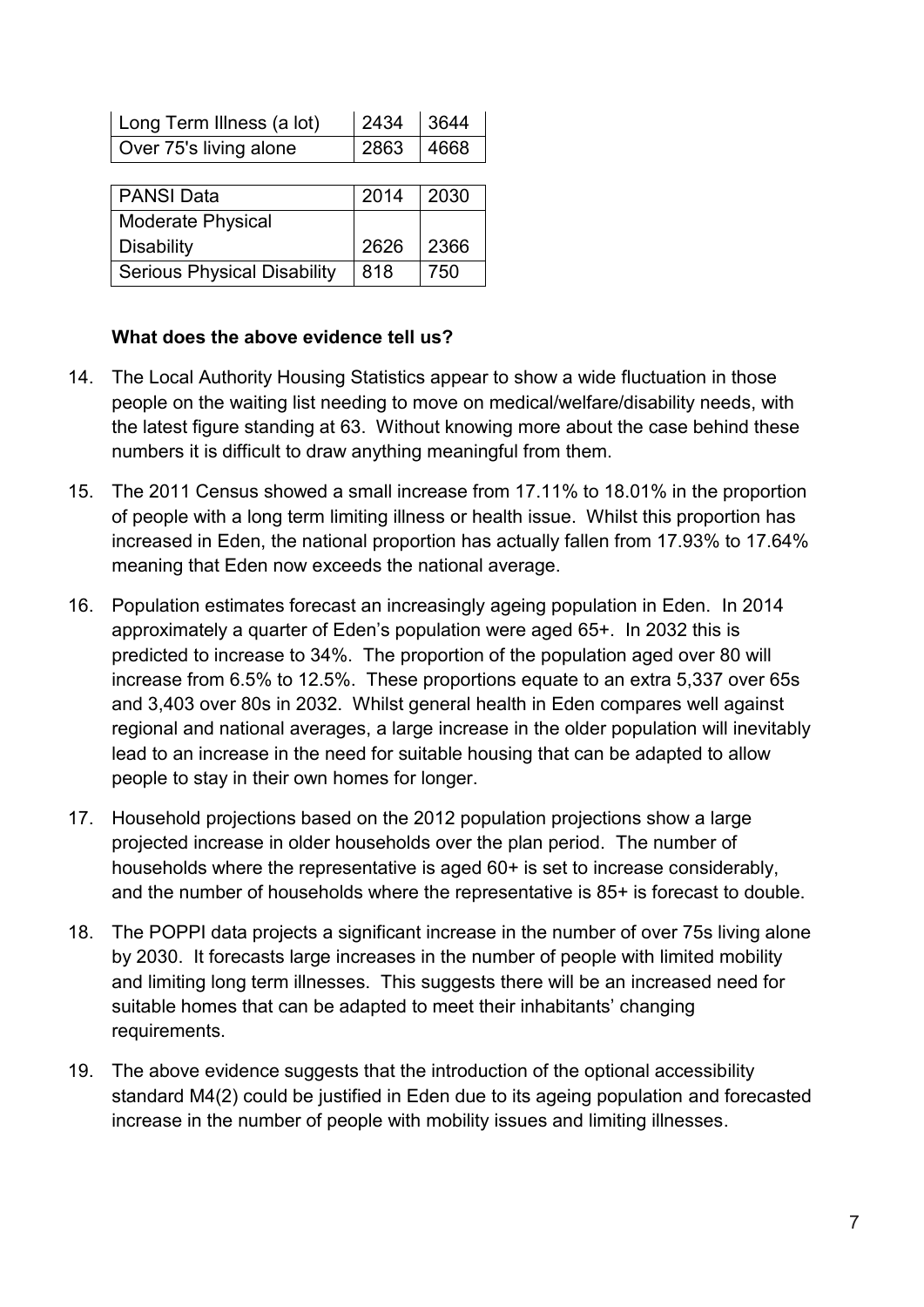20. Given the need to carefully justify the introduction of such a requirement consideration has been given as to whether it would be appropriate to apply the requirement to all new housing or a proportion of it. It is considered that it would be desirable and beneficial for all new housing in the district to meet the requirement but acknowledged that given the PPG guidance it may be difficult to justify such a requirement. In considering a suitable minimum proportion of new homes that should be required to meet the optional standard evidence on the proportion of the population projected to have mobility issues or limiting illnesses was used as a starting point. POPPI data forecasts that by 2030 over 20% of the population is likely to have mobility issues or limiting long term illnesses. The 2011 census reported that 18% of people currently report themselves as having a limiting illness/health problem. By 2032 27% of all households will have a household representative aged 75 or over, and POPPI predicts that by 2030 there will be over 4600 over 75s living alone. All of the above evidence suggests that a requirement of 20% of new homes to meet the optional building regulation for accessible and adaptable homes would be the minimum considered appropriate, and the Council would of course encourage a higher proportion than this.

#### **Viability impacts of introducing the requirements**

21. In introducing a new policy requirement for the optional building regulation M4(2) it is necessary to consider the viability impacts of introducing the requirement. As a starting point it is useful to highlight the key differences between the compulsory M4(1) requirement and optional M4(2) requirement in order to identify where the optional requirement may increase build costs.

| $M4(2)$ – Accessible and adaptable                                                                                                                                                                                                                                                                                                                          | <b>Viability Implication</b>                                                                                                                                         |
|-------------------------------------------------------------------------------------------------------------------------------------------------------------------------------------------------------------------------------------------------------------------------------------------------------------------------------------------------------------|----------------------------------------------------------------------------------------------------------------------------------------------------------------------|
| Has an additional car parking and drop off<br>requirement. This requires at least one parking<br>space that can be widened to 3.3m, a standard<br>parking bay close to communal entrances with a<br>clear access zone of 900mm, step free access<br>between parking bay and dwelling entrance, level or<br>gently sloping parking bays, suitable surfacing. | Unlikely to result in cost<br>implications as can be<br>designed into a scheme at<br>the outset. May have a<br>slight impact upon densities<br>that can be achieved. |
| Communal entrance to be slightly wider. Also some<br>extra requirements e.g. lower door entry controls,<br>level landing area outside the entrance.                                                                                                                                                                                                         | Unlikely to increase costs,<br>doorway width increase<br>minimal.                                                                                                    |
| Communal lifts – car size to be slightly bigger                                                                                                                                                                                                                                                                                                             | Potential very slight<br>increase in cost of lift, and<br>slightly increased space<br>demand.                                                                        |
| Private entrances and spaces within dwelling –                                                                                                                                                                                                                                                                                                              | Slight increase in costs e.g.                                                                                                                                        |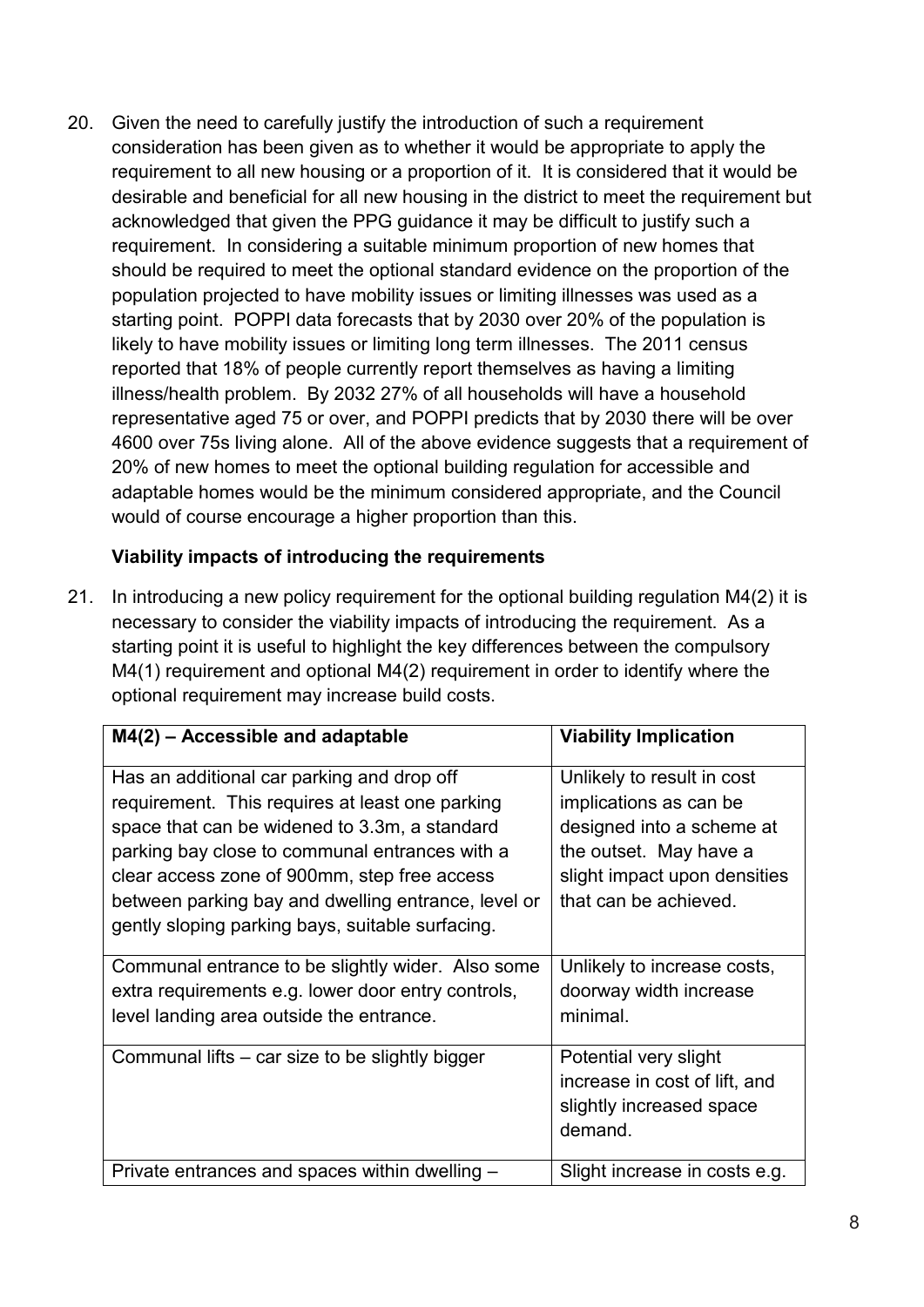| slightly wider principal entrance door opening<br>(850mm rather than 775mm), level external landing<br>area and at least partly covered, automatically lit<br>entrance (motion/dusk to dawn). Additionally some<br>of the extra M4(2) requirements also apply to other<br>entrances and not just the principal one.                                                                                                        | installing automatic lighting.<br>Slight increase in costs in<br>applying standards to other<br>entrances and not just<br>principal.                                                                                                                                                          |
|----------------------------------------------------------------------------------------------------------------------------------------------------------------------------------------------------------------------------------------------------------------------------------------------------------------------------------------------------------------------------------------------------------------------------|-----------------------------------------------------------------------------------------------------------------------------------------------------------------------------------------------------------------------------------------------------------------------------------------------|
| Additional requirements for living, kitchen and<br>eating areas - a living area should be on entrance<br>storey. Min 1200mm clear space in front of and<br>between kitchen units and appliances. Glazing to<br>the principal window of principal living area starts at<br>max 850mm above floor level.                                                                                                                     | Potential need to increase<br>room size although could<br>likely be achieved through<br>layout.<br>Could potentially affect the<br>density of a scheme as<br>would restrict house types<br>such as 3 storey town house<br>types with living<br>accommodation on the 1 <sup>st</sup><br>floor. |
| Additional requirement for bedrooms - every<br>bedroom to provide clear access route 750mm wide<br>from doorway to window. Varying space<br>requirements for bedrooms e.g. principal bedroom<br>to provide 750mm on either side and the foot of<br>bed.                                                                                                                                                                    | This requirement could<br>require bedroom sizes to be<br>slightly larger than some<br>standard house type room<br>sizes.                                                                                                                                                                      |
| Sanitary facilities - walls, ducts, boxings etc. to be<br>strong enough to support grab rails, seats and other<br>future adaptations. In a 2/3 storey dwelling with 3+<br>bedrooms the bathroom to have an installed level<br>access shower or potential level access shower.<br>Some additional access zone requirements for<br>bathroom layouts. A bathroom to be located on the<br>same floor as the principal bedroom. | This requirement could<br>potentially result in<br>bathroom sizes needing to<br>be increased.                                                                                                                                                                                                 |
| Services and controls – additional requirements for<br>the height of window handles. Height restrictions<br>for boiler timer controls and thermostats.                                                                                                                                                                                                                                                                     | No cost implications, just<br>different positioning.                                                                                                                                                                                                                                          |

22. In conclusion the above comparison does not highlight major cost implications in constructing dwellings to the M4(2) standard. Most of the differences between the standard building regulations and the M4(2) standard can be achieved through careful design and layout rather than requiring additional costs. Some of the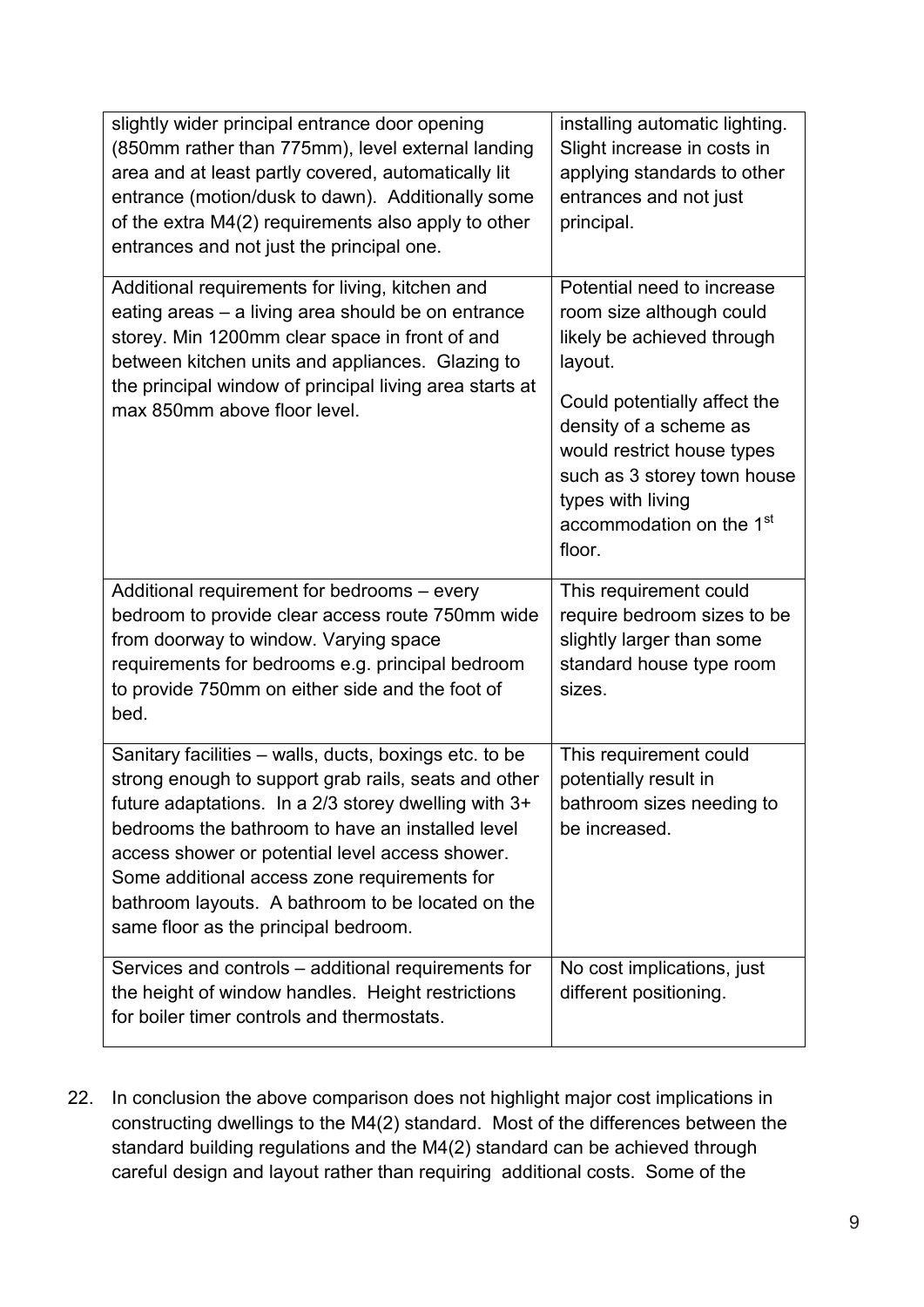requirements may have implications the space required in new dwellings but they are not considered to be onerous.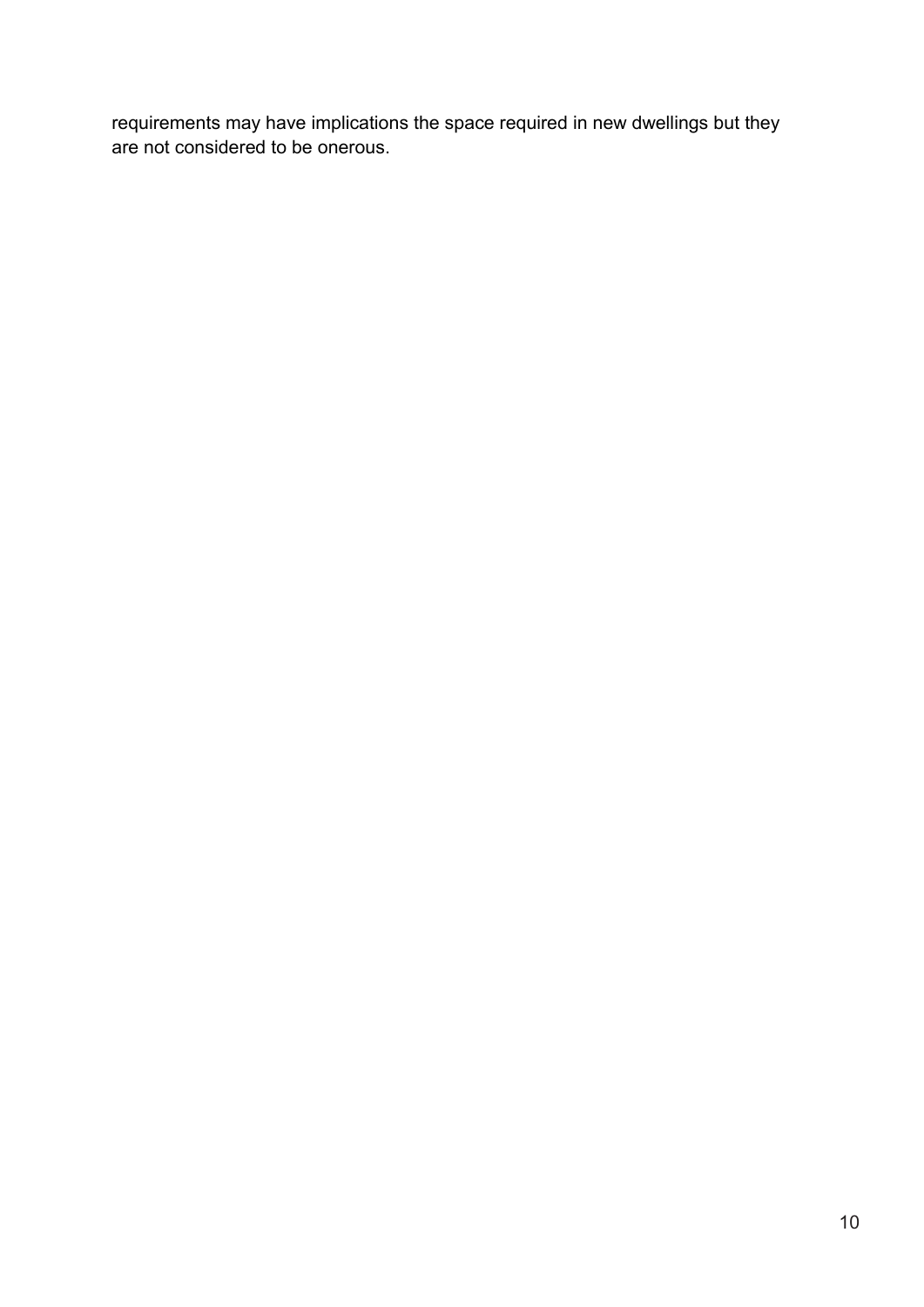## **Water Efficiency**

- 23. The new optional requirement within G2 of the Building Regulations is a reduction in the general standard of 125 litres/person/day to 110 litres/person/day.
- 24. The PPG is confirms that this standard should be applied only where there is a clear need, which should be established through existing sources of evidence, consultations with utilities providers and the EA and consideration of the impact on viability.
- 25. The table below summarises the sources of evidence that the PPG recommends using to establish if there is a clear need for such requirements:

| Evidence<br>Source                                                                    | The findings for Eden                                                                                                                                                                                                                                                                                                                                                                                                                                                                                                      |
|---------------------------------------------------------------------------------------|----------------------------------------------------------------------------------------------------------------------------------------------------------------------------------------------------------------------------------------------------------------------------------------------------------------------------------------------------------------------------------------------------------------------------------------------------------------------------------------------------------------------------|
| Environment<br><b>Agency Water</b><br><b>Stressed Areas</b><br>Classification<br>2013 | The United Utilities and Northumbrian Water areas are both<br>classified as being under 'moderate stress' at present and at<br>'moderate stress' in a range of future scenarios. With a final<br>stress classification of 'Not Serious'. Eden is not therefore<br>considered as an area of serious water stress.                                                                                                                                                                                                           |
| <b>Water Resource</b><br>Management<br><b>Plans</b>                                   | United Utilities' 2015 Final Water Resources Management Plan:<br>The majority of Eden's population is served from the Integrated<br>Resource Zone that covers most of the North West. A separate<br>North Eden Resource Zone serves a population of 14,000. The<br>Management Plan confirms that there will be enough water<br>available to meet the challenges of population growth, new<br>housing, climate change and environmental protection without any<br>need for enhanced demand management or new water sources. |

#### **What does the evidence above tell us?**

26. There are no major constraints with regards water resources and Eden is not in an area of water stress, and resultantly there is no clear need for introducing the option water efficiency building regulations standards.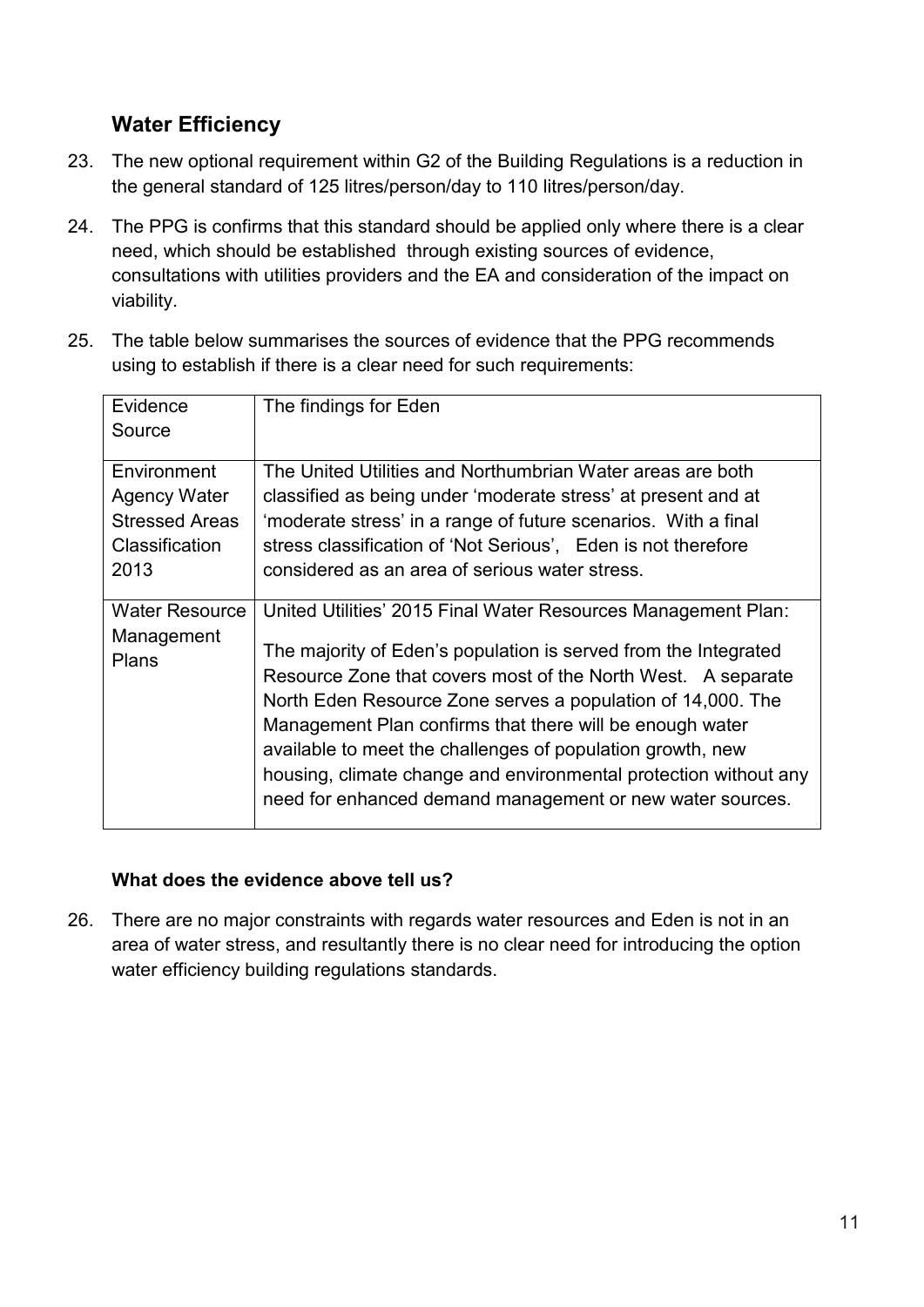## **Internal Space Standards**

- 27. The requirements of the space standard are set out in the Nationally Described Space Standard.
- 28. The PPG states that where a need for internal space standards is identified local authorities should take account of need (based on evidence on the size and type of dwellings currently being built), viability of imposing the standards, and timing to allow a reasonable transitional period.
- 29. It is not considered that there is an already identified need to adopt the nationally described space standard in Eden.
- 30. We do not monitor the size of completed units other than by number of bedrooms and it would therefore be an onerous task to determine the specific sizes of recently permitted and completed units to determine how they would compare with the national standards.
- 31. A quick review of Story house types approved on the Lazonby site revealed that most of their house types exceed the new national standards, with the exception of some of their smaller 2 and 3 bed semi-detached house types which tend to be their affordable units and would fail the new standards.
- 32. Persimmon Homes do not provide GIA on their house type plans but a rough calculation based on their Carleton Meadows house type plans indicates their smaller house types would fail their respective new standards.
- 33. A quick calculation of the last remaining 3 bed Russell Armer house at Cambridge Drive indicates that it would also fail the new national standards.
- 34. Adopting the new national space standards would therefore have likely effects on the key house builders in Eden and would require further investigation if pursued.